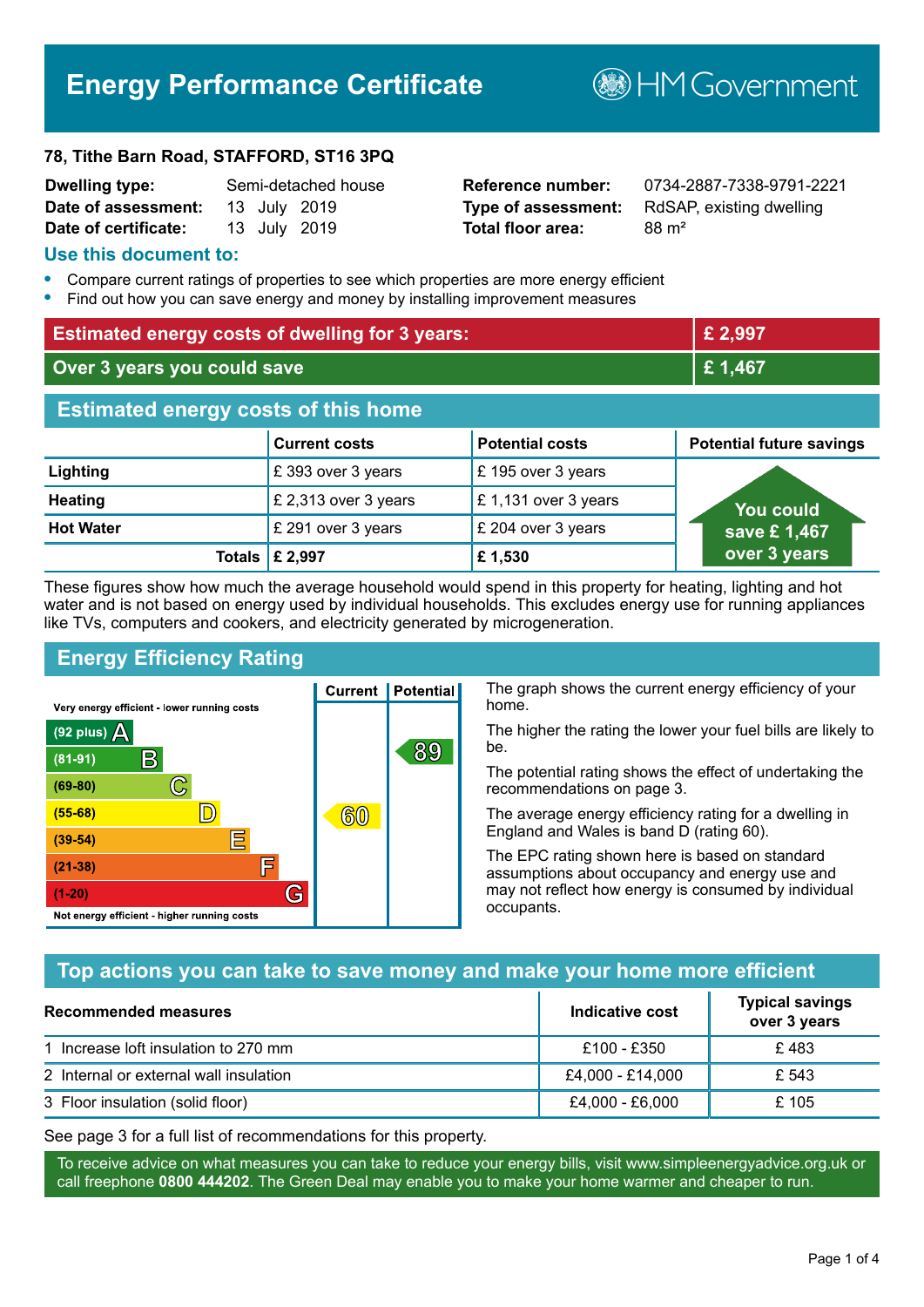#### 78, Tithe Barn Road, STAFFORD, ST16 3PQ 13 July 2019 RRN: 0734-2887-7338-9791-2221

**Energy Performance Certificate**

#### **Summary of this home's energy performance related features**

| <b>Element</b>        | <b>Description</b>                             | <b>Energy Efficiency</b> |
|-----------------------|------------------------------------------------|--------------------------|
| Walls                 | Solid brick, as built, no insulation (assumed) | *****                    |
|                       | Cavity wall, as built, insulated (assumed)     | ★★★★☆                    |
| Roof                  | Pitched, no insulation                         | $\star$ * * * *          |
|                       | Pitched, insulated (assumed)                   | ★★★★☆                    |
| Floor                 | Solid, no insulation (assumed)                 |                          |
| <b>Windows</b>        | Fully double glazed                            | ★★★★☆                    |
| Main heating          | Boiler and radiators, mains gas                | ★★★★☆                    |
| Main heating controls | Programmer and at least two room thermostats   | ★★★★☆                    |
| Secondary heating     | None                                           |                          |
| Hot water             | From main system                               | ★★★★☆                    |
| Lighting              | No low energy lighting                         | ★☆☆☆☆                    |

Current primary energy use per square metre of floor area: 297 kWh/m² per year

The assessment does not take into consideration the physical condition of any element. 'Assumed' means that the insulation could not be inspected and an assumption has been made in the methodology based on age and type of construction.

#### **Low and zero carbon energy sources**

Low and zero carbon energy sources are sources of energy that release either very little or no carbon dioxide into the atmosphere when they are used. Installing these sources may help reduce energy bills as well as cutting carbon. There are none provided for this home.

# **Your home's heat demand**

For most homes, the vast majority of energy costs derive from heating the home. Where applicable, this table shows the energy that could be saved in this property by insulating the loft and walls, based on typical energy use (shown within brackets as it is a reduction in energy use).

| <b>Heat demand</b>           | <b>Existing dwelling</b> | Impact of loft<br>insulation | Impact of cavity<br>wall insulation | Impact of solid<br>wall insulation |
|------------------------------|--------------------------|------------------------------|-------------------------------------|------------------------------------|
| Space heating (kWh per year) | 14.794                   | (3,635)                      | N/A                                 | (4, 105)                           |
| Water heating (kWh per year) | 2,168                    |                              |                                     |                                    |

You could receive Renewable Heat Incentive (RHI) payments and help reduce carbon emissions by replacing your existing heating system with one that generates renewable heat, subject to meeting minimum energy efficiency requirements. The estimated energy required for space and water heating will form the basis of the payments. For more information, search for the domestic RHI on the www.gov.uk website.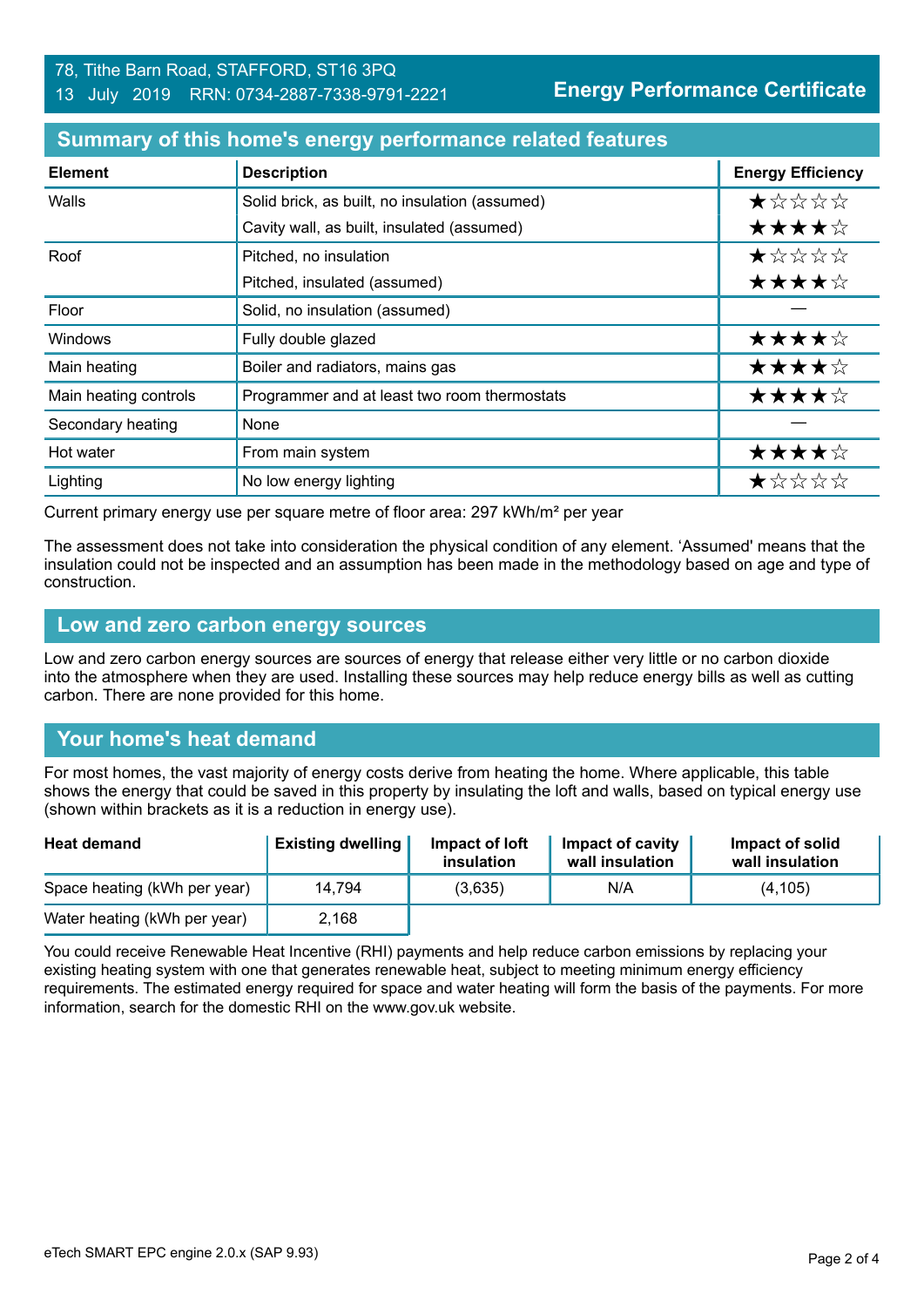#### 78, Tithe Barn Road, STAFFORD, ST16 3PQ 13 July 2019 RRN: 0734-2887-7338-9791-2221

### **Recommendations**

The measures below will improve the energy performance of your dwelling. The performance ratings after improvements listed below are cumulative; that is, they assume the improvements have been installed in the order that they appear in the table. To receive advice on what measures you can take to reduce your energy bills, visit www.simpleenergyadvice.org.uk or call freephone 0800 444202. Before installing measures, you should make sure you have secured the appropriate permissions, where necessary. Such permissions might include permission from your landlord (if you are a tenant) or approval under Building Regulations for certain types of work.

| <b>Recommended measures</b>               | Indicative cost  | <b>Typical savings</b><br>per year | <b>Rating after</b><br>improvement |
|-------------------------------------------|------------------|------------------------------------|------------------------------------|
| Increase loft insulation to 270 mm        | £100 - £350      | £161                               | <b>D66</b>                         |
| Internal or external wall insulation      | £4,000 - £14,000 | £181                               | C73                                |
| Floor insulation (solid floor)            | £4,000 - £6,000  | £ 35                               | C75                                |
| Low energy lighting for all fixed outlets | £50              | £ 58                               | C76                                |
| Solar water heating                       | £4,000 - £6,000  | £29                                | C78                                |
| High performance external doors           | £2,000           | £ 25                               | C79                                |
| Solar photovoltaic panels, 2.5 kWp        | £5,000 - £8,000  | £ 311                              | <b>B89</b>                         |

# **Financial Support and the Green Deal**

Green Deal Finance allows you to pay for some of the cost of your improvements in instalments under a Green Deal Plan (note that this is a credit agreement, but with instalments being added to the electricity bill for the property). The availability of a Green Deal Plan will depend upon your financial circumstances. There is a limit to how much Green Deal Finance can be used, which is determined by how much energy the improvements are estimated to **save** for a 'typical household'.

You may also be able to obtain support towards repairs or replacements of heating systems and/or basic insulation measures under the ECO scheme, provided that you are in receipt of qualifying benefits or tax credits. To learn more about this scheme and the rules about eligibility, visit www.simpleenergyadvice.org.uk or call freephone **0800 444202** for England and Wales.